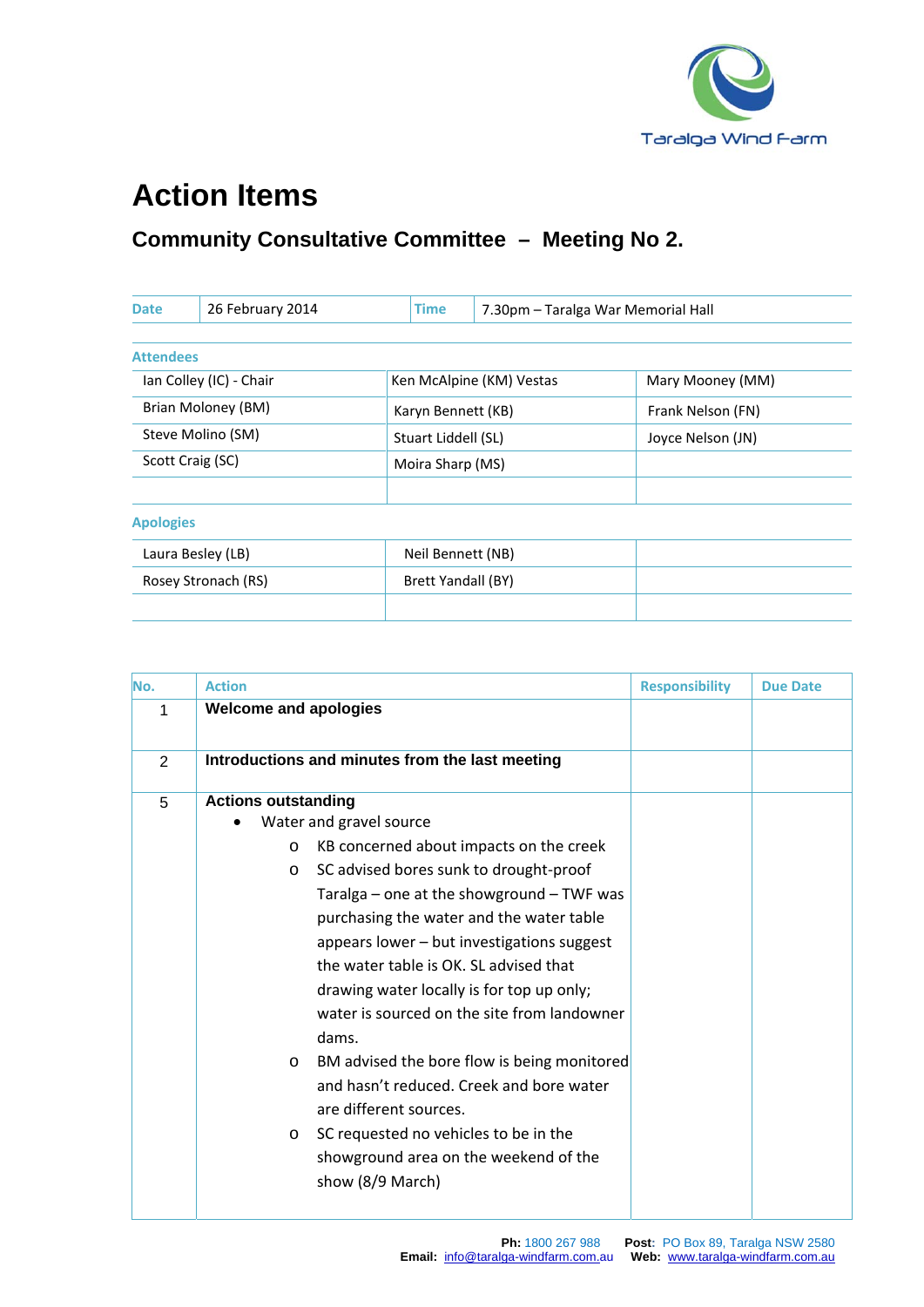|                | Re - Traffic issues - SC to invite a Council engineering<br>٠                | SC/MS to invite   W/E 7/3 |               |
|----------------|------------------------------------------------------------------------------|---------------------------|---------------|
|                | representative to attend the next meeting                                    |                           |               |
|                | Community information - MS advised what<br>٠                                 |                           |               |
|                | communications had been delivered in the past                                |                           |               |
|                | month. Notification about extension of time for the                          |                           |               |
|                | concrete batching plant operation; story in the                              |                           |               |
|                | Council newsletter.                                                          |                           |               |
|                | SC to attempt to get a flyer developed with traffic                          | SC to advise              |               |
|                | information for distribution at the Taralga Show.                            |                           |               |
|                | SC requested information about trucks - KM advised                           |                           |               |
|                | the number of truck movements avoided by using                               |                           |               |
|                | the concrete batching plant on site                                          |                           |               |
|                | SC requested information regarding delivery of the<br>٠                      | $SL/KM -$                 | As            |
|                | turbines etc. SL/KM to provide information as it                             |                           | appropriate   |
|                | comes to hand. Inform the community of this by                               |                           |               |
|                | flyer etc. at the show.                                                      |                           |               |
|                | TV Reception $-$ SL explained the process of                                 | <b>Note</b>               |               |
|                | evaluating the signal now, and following                                     |                           |               |
|                | construction of the turbines. TWF has a                                      |                           |               |
|                | commitment to ensure the signal is not impacted.                             | <b>Note</b>               |               |
|                | FN asked if there would be an impact on mobile<br>٠                          |                           |               |
|                | phone reception - SL advised no, but measurements                            |                           |               |
|                | would be taken to ensure no impacts.                                         |                           |               |
| 6              | <b>Construction update</b>                                                   |                           |               |
|                | SL provided an overview and then an update on progress                       |                           |               |
|                | Construction began in January.                                               |                           |               |
|                | Tracks and internal roads (23k of roads constructed)<br>٠                    |                           |               |
|                | Concrete batching plant built and operational<br>16 tower footings excavated |                           |               |
|                | First foundation pour scheduled for Friday 28/2                              |                           |               |
|                | (weather dependent)                                                          |                           |               |
|                | Works ready to start on road works in Bannaby                                |                           |               |
|                | Road, notification to be issued                                              | <b>MS</b>                 | <b>WE 7/3</b> |
|                | Projected start date for bringing in turbines and                            |                           |               |
|                | heavy equipment late March, first turbine mid to late                        |                           |               |
|                | April                                                                        |                           |               |
|                | Main activity from now until August, then finishing<br>٠                     |                           |               |
|                | off and operational checks.                                                  |                           |               |
|                | Transmission line May/June to and from Marulan<br>٠                          |                           |               |
|                | sub-station.                                                                 |                           |               |
|                | Sub-station on site - foundations poured.<br>٠                               |                           |               |
|                | Internal transmission lines from tower to tower run                          |                           |               |
|                | $1.5 - 2$ metres deep.                                                       |                           |               |
|                |                                                                              |                           |               |
|                |                                                                              |                           |               |
| $\overline{7}$ | <b>General business</b><br>Web updates useful for information distribution   | <b>MS</b>                 |               |
|                |                                                                              |                           |               |